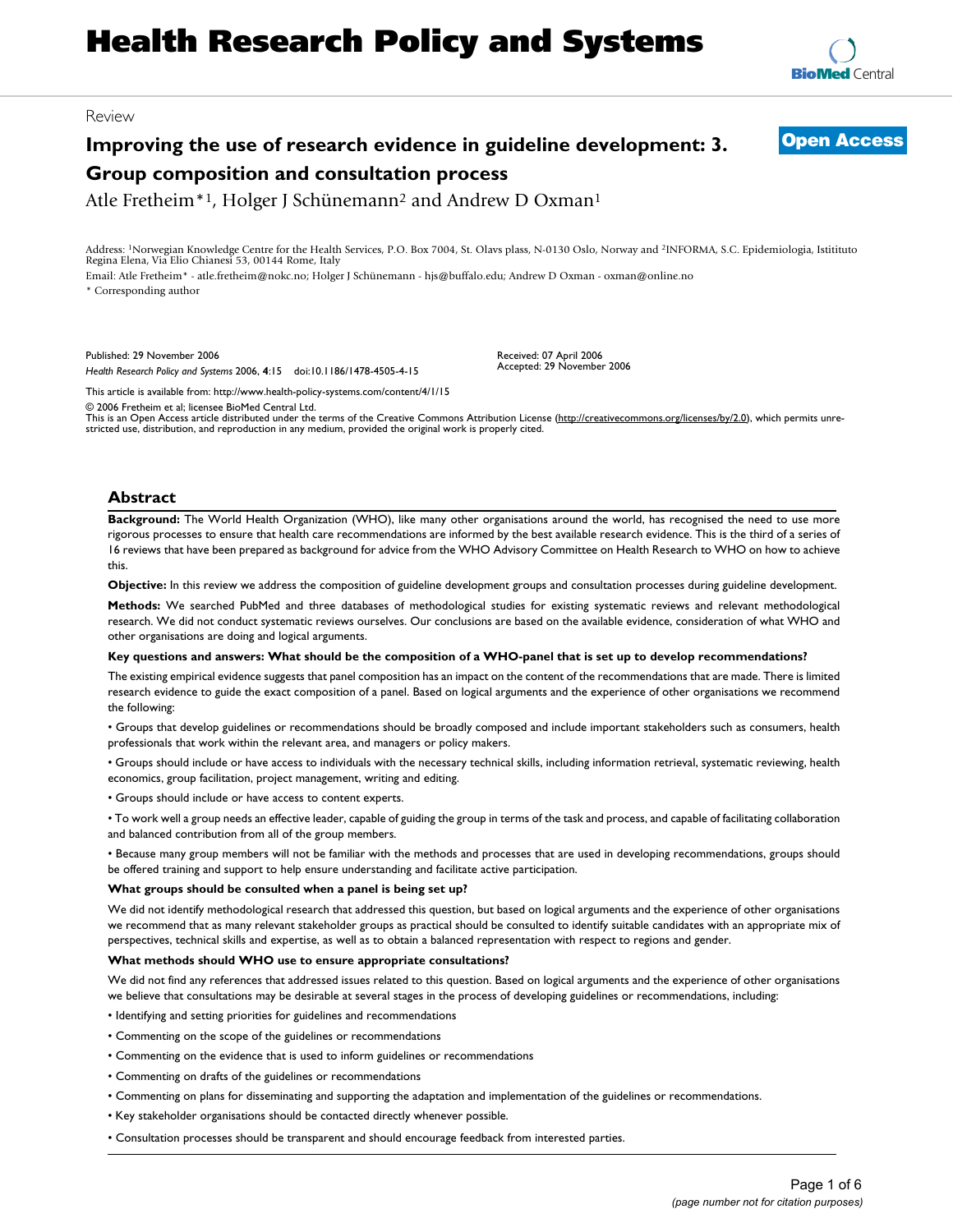# **Background**

The World Health Organization (WHO), like many other organisations around the world, has recognised the need to use more rigorous processes to ensure that health care recommendations are informed by the best available research evidence. This is the third of a series of 16 reviews that have been prepared as background for advice from the WHO Advisory Committee on Health Research to WHO on how to achieve this.

Health care recommendations that are systematically and transparently developed and well informed by the best available evidence require several types of evidence and judgements. Judgements must be made about:

• The expected effects of the options that are being considered,

• Factors that might modify the expected effects in specific settings,

- Needs, risks and resources in specific settings,
- Ethical, legal and political constraints, and
- The balance between the expected benefits harms and costs if a recommendation is implemented.

A group developing recommendations must be capable of assessing the evidence that is available to inform these judgements and to make all of these different types of judgements. In this paper we address the following questions:

• What should be the composition of a WHO-panel that is set up to develop recommendations?

• What groups should be consulted when a panel is being set up?

• What methods should WHO use to ensure appropriate consultations?

Questions related to group processes or integrating values and consumer involvement are addressed in two other papers in this series [1,2].

# **What WHO is doing now**

Expert committees are sometimes used by WHO to provide guidance. The Director General selects committee members from WHO's expert advisory panels. The members of these panels are primarily included based on "their technical ability and experience". When an expert committee is assembled it should have: "equitable geographical representation, gender balance, a balance of experts from developed and developing countries, representation of different trends of thought, approached and practical experience in various parts of the world, and an appropriate interdisciplinary balance" [3].

Establishing an expert committee is a formal process with regulations established by the World Health Assembly. Many WHO recommendations are not developed by expert committees. Less formal procedures that are not subject to the Regulations for Expert Advisory Panels and Committees are frequently used to convene groups that develop guidelines or recommendations. "Consultations" or "proceedings" also frequently provide the basis for recommendations. Consumers or representatives of the general public are rarely included in groups that develop recommendations.

The Guidelines for WHO Guidelines state that the "Technical Guidelines Development group" should be multidisciplinary with around 8–12 individuals representing stakeholders (professionals, disease experts, primary care/ public health, end users, and patients) as well as methodologists [4]. However, up to now WHO has published few recommendations that have adhered to these guidelines.

Broad consultations do not appear to be commonly used to identify potential members of expert committees or other groups that develop guidelines or recommendations. Consultations at other stages during the process of developing recommendations are also uncommon, apart from peer review of draft reports. Occasionally, draft recommendations may be circulated more widely.

#### **What other organisations are doing**

In a recent international survey of 152 units that support the use of research in developing guidelines and health policy, most respondents reported that their guidelines development panels consisted of several stakeholders or expert groups – often including end-users and consumers [5]. Another review of guidelines on hypertension and hyperlipidaemia, found that stakeholder involvement was much lower in guidelines sponsored by specialty societies than in guidelines sponsored by other groups [6]. A third review of 18 prominent guideline organisations in Australia, Canada, Europe, New Zealand and the U.S. found that guideline development groups typically consist of 10 to 20 members and the number of disciplines per group is often three to five [7]. Most of these programs invite methodological experts (epidemiologists, library scientists and others) and patient representatives. Most have permanent staff providing editorial support.

Many agencies have issued guidelines for developing guidelines [8-11] (see also our review of Guidelines for Guidelines [12]), and all such documents that we are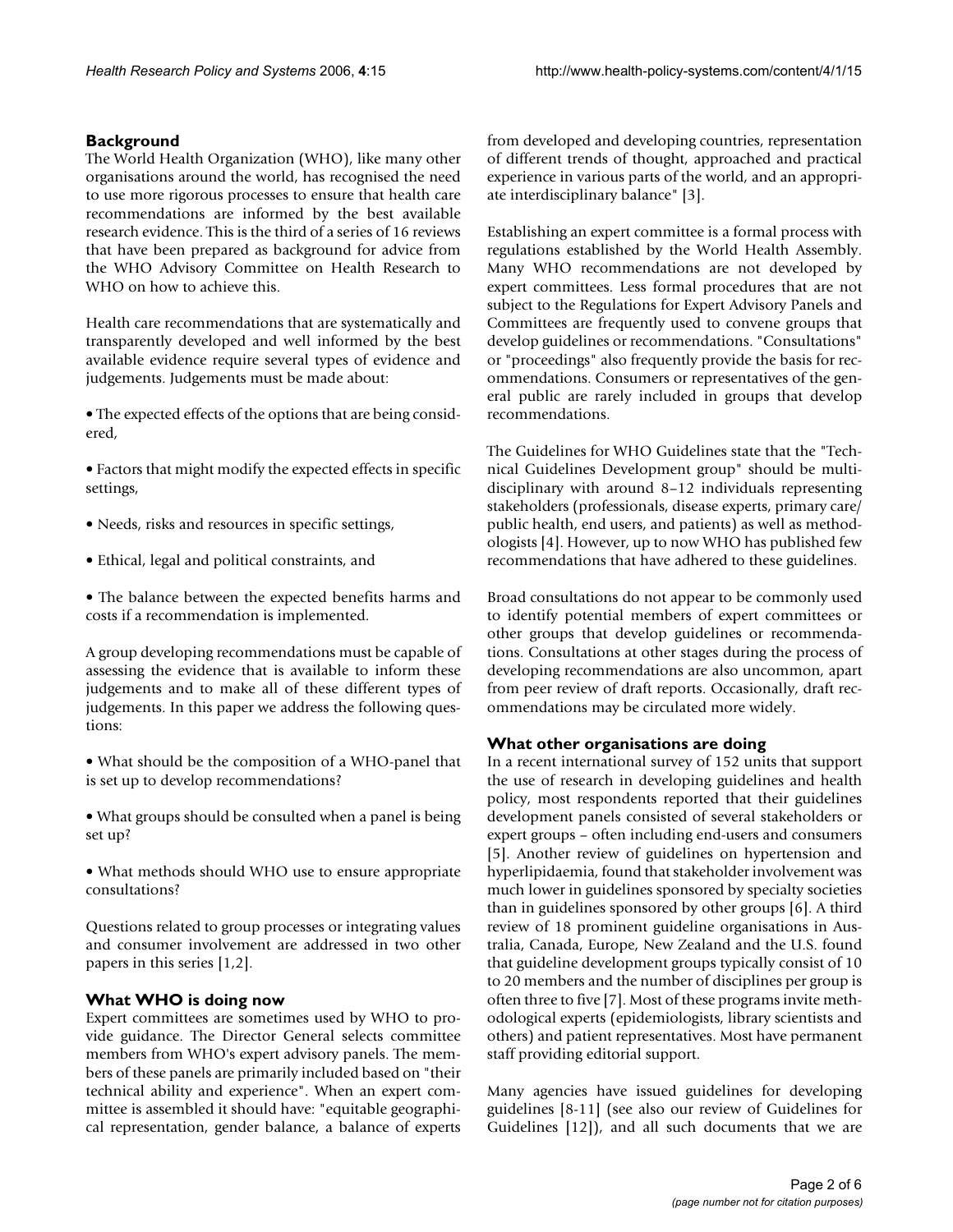aware of recommend convening multi-disciplinary groups. This includes consumers, professionals working in the field, and individuals with the necessary methodological skills (e.g. epidemiologists, economists). Procedures for recruitment of panel members are usually prescribed or suggested, with emphasis on extensive consultation with relevant stakeholder-groups.

In contrast to approaches that rely heavily on clinical experts or research experts, as exemplified by many specialty societies [6] and the WHO, the National Institute for Health and Clinical Excellence (NICE) in the UK does not necessarily include experts in their guideline development groups (GDGs): "Experts attending a GDG are present because of their knowledge in a particular area. Therefore, it is important that they sit within the group and enter fully into any discussion. However, they are not full members of the group; they do not have voting rights and should not be involved in the final wording of recommendations." The role of the professional members in the GDG is to "represent the perspective(s) of the health care workers involved" [10]. In an external evaluation carried out by WHO, it was concluded that NICE is "internationally a leading agency", and that the organisation "has developed a well-deserved reputation for innovation and methodological development" [13].

Most guidelines for guidelines highlight the importance of having an effective leader. This person has a key role in facilitating "the interpersonal aspects of the group processes" and ensuring "that the group works in a spirit of collaboration, with a balanced contribution from all members" [10].

Some agencies arrange training for members of GDGs – particularly, but not solely, aimed at facilitating the active participation of consumer representatives [14]. Another suggested approach to ensure consumer involvement is to establish separate focus groups for this purpose [10].

Wide consultation in the course of developing recommendations may be done in various ways, for instance by hosting open meetings to discuss guideline drafts [8], or by posting guideline drafts on the web [10]. Peer-review is also commonly used. In the survey of 152 units that support the use of research in development of guidelines and health policy, most reported involvement of target-users in the selection of topics, e.g. in priority-setting groups, through surveys or by reviewing draft lists of priority topics [5]. Most respondents also reported having consumers involved at various stages of the development process, often by review of draft guidelines or reports [5]. In its manual for guideline developers, NICE specifies several stages during guideline development where consultations with stakeholders should take place:

- When the draft scope of the guideline has been prepared
- During the selection of panel members

• When the full draft version of the guidelines is completed

# **Methods**

The methods used to prepare this review are described in the introduction to this series [15]. Briefly, the key questions addressed in this paper were vetted amongst the authors and the ACHR Subcommittee on the Use of Research Evidence (SURE). We searched PubMed and three databases of methodological literature (the Cochrane Methodology Register [16], the US National Guideline Clearinghouse [17], and the Guidelines International Network [18]) for existing systematic reviews and relevant methodological research that address these questions. We did not conduct systematic reviews ourselves. The answers to the questions are our conclusions based on the available evidence, consideration of what WHO and other organisations are doing, and logical arguments.

In our literature search on panel composition we used the terms "group composition" or "panel composition" or "'consumer involvement' and guidelines". We also checked the reference lists of key papers and contacted key researchers in the field. In our search on consultation processes, we used the term "guidelines and consultation and process".

# **Findings**

### *What should be the composition of a WHO-panel that is set up to develop recommendations?*

We identified relatively few articles on group composition. A key paper was a comprehensive report by Murphy and colleagues from 1998, who reviewed the research literature on group composition and clinical guideline development [19]. This systematic review identified several studies that compared recommendations by groups with different compositions, and several comparisons of judgements made by homogenous subgroups of mixed groups [19]. The authors found that "these studies, although few in number, show that differences in group composition may lead to different judgements. More specifically, members of a specialty are more likely to advocate techniques that involve their specialty." Their conclusion was that "these studies confirm that the composition of groups is important in determining the decision reached."

Knowing that groups with different compositions produce different recommendations does not necessarily tell us what group composition will provide the most appro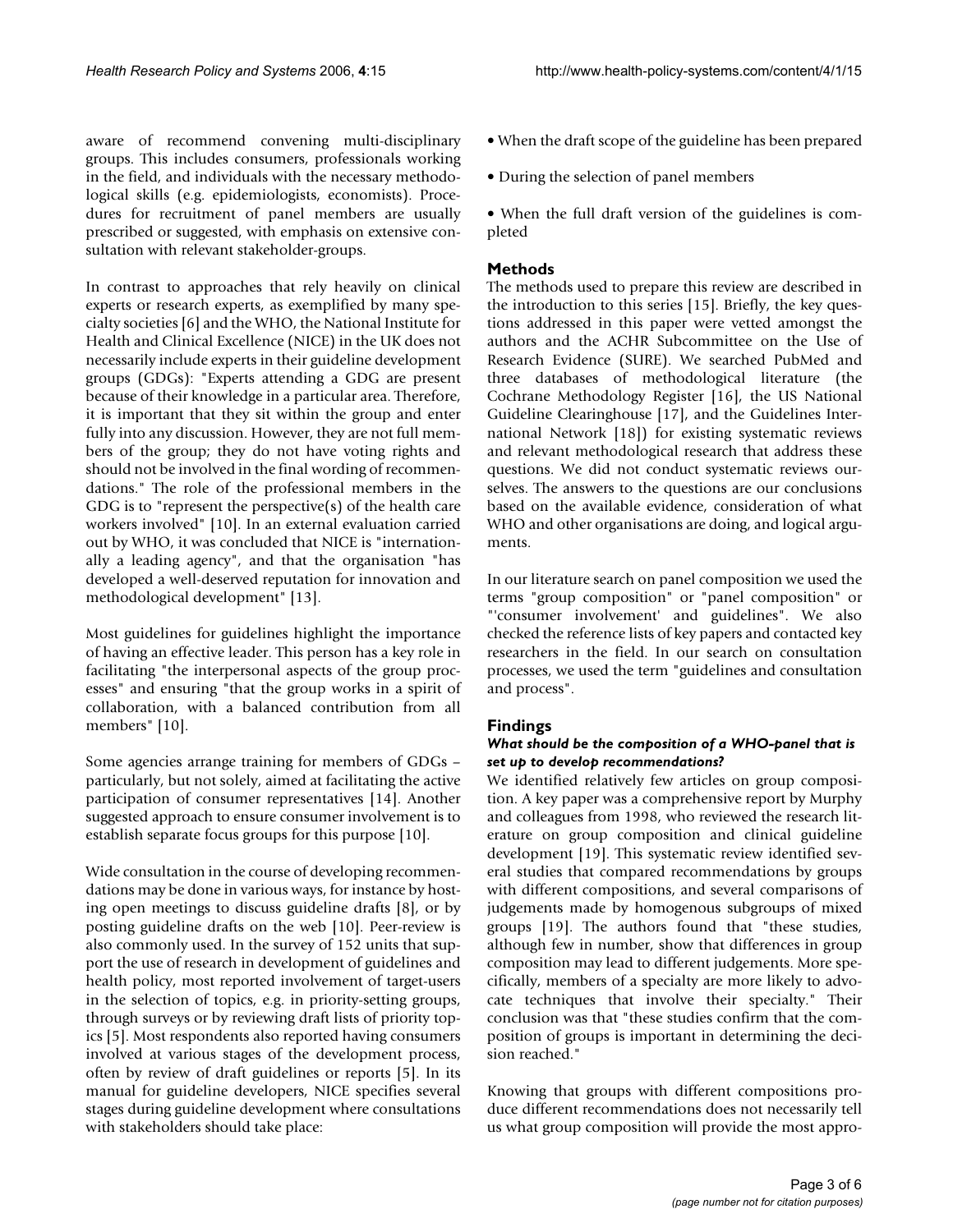priate recommendations. Arguments for using multidisciplinary groups are largely based on logic. For example, "Individuals' biases may be better balanced in multidisciplinary groups, and such balance may produce more valid guidelines" [20]. A report from the U.S. Institute of Medicine (IOM) put forward three arguments for multidisciplinary groups: 1) Multidisciplinary participation increases the probability that all relevant scientific evidence will be located and critically evaluated; 2) Such participation increases the likelihood that practical problems with using guidelines will be identified and addressed; 3) Participation helps build a sense of involvement or "ownership" among different audiences for the guidelines [21].

Arguments against having narrowly focused expert groups are based in part on research that have compared expert recommendations to systematic reviews and which have investigated the relationship between expertise and systematic reviews. In one study comparisons were made between recommendations of clinical experts in textbooks and major medical journals and results of meta-analyses of randomized controlled trials of treatments for myocardial infarction [22]. The investigators found that clinical experts often made recommendations that were not consistent with available research findings. Another study found strong correlations between the expertise of authors of reviews and the methods that were used in the reviews [23]. Expertise was associated with stronger opinions prior to conducting a review, less time spent conducting a review, and the use of less systematic and transparent methods.

The systematic review by Murphy and colleagues included studies of the effects that heterogeneity has on group judgement, and concluded that "The weight of evidence suggest that heterogeneity in a decision-making group can lead to a better performance than homogeneity. There is, however, also some evidence that heterogeneity may have an adverse effect because conflict may arise between diverse participants" [19].

In addition, the review found few studies of the extent to which the particular individuals that participate in a group affect the groups' decisions. The authors concluded that "the selection of individuals has some, but not a great deal, of influence on outcome", based on this limited research.

Finally, the review included research related to the optimal size of groups. The authors remark that "having more group members will increase the reliability of group judgement", while "large groups may cause coordination problems". They base their conclusion mainly on research within social and organisational psychology: "It is likely that below about six participants, reliability will decline quite rapidly, while above about 12, improvements in reliability will be subject to diminishing returns."

We have identified one recent study not included in the review by Murphy et al. where recommendations made by groups of different composition were compared [24], as well as four studies comparing judgements made by different subgroups in mixed groups [25-28]. The findings, which are consistent with the conclusions of the review, indicate that clinical experts have a lower threshold for rating the procedures they perform as being appropriate. Another study, in which clinicians were surveyed about the appropriateness of coronary angiography for various indications, found a similar relationship [29].

We did not find any studies on the impact of group composition on public health or health systems recommendations. However, there is some evidence that suggests that the same relationships between expertise and recommendations that have been found for clinical recommendations are also found for public health recommendations; i.e. that expert recommendations are frequently not consistent with the available research evidence [30]. Moreover, those making public health and health policy recommendations may frequently not systematically consider potential adverse effects of public health and health policy interventions.

We found several systematic reviews of consumer involvement [31-35]. There are a number of relevant arguments for including consumers in groups that develop recommendations and descriptions of practical experience. However, a review of comparative studies of interventions to promote consumer involvement [31], found a "lack of evidence from comparative studies to inform decisions about desirable and adverse effects of consumer involvement in collective decisions about health care or how to achieve effective consumer involvement". The authors of another systematic review, which included non-comparative studies of how to involve consumers in setting the research and development agenda for health systems [32], recommend collaborating with "well-networked consumers and providing them with information, resources and support to empower them in key roles for consulting with their peers." They also recommended "consultations should engage consumer groups directly and repeatedly in facilitated debate." See also our review on how to integrate values and involve consumers in guideline development [2].

#### *What groups should be consulted when a panel is being set up?*

We did not identify papers addressing this question.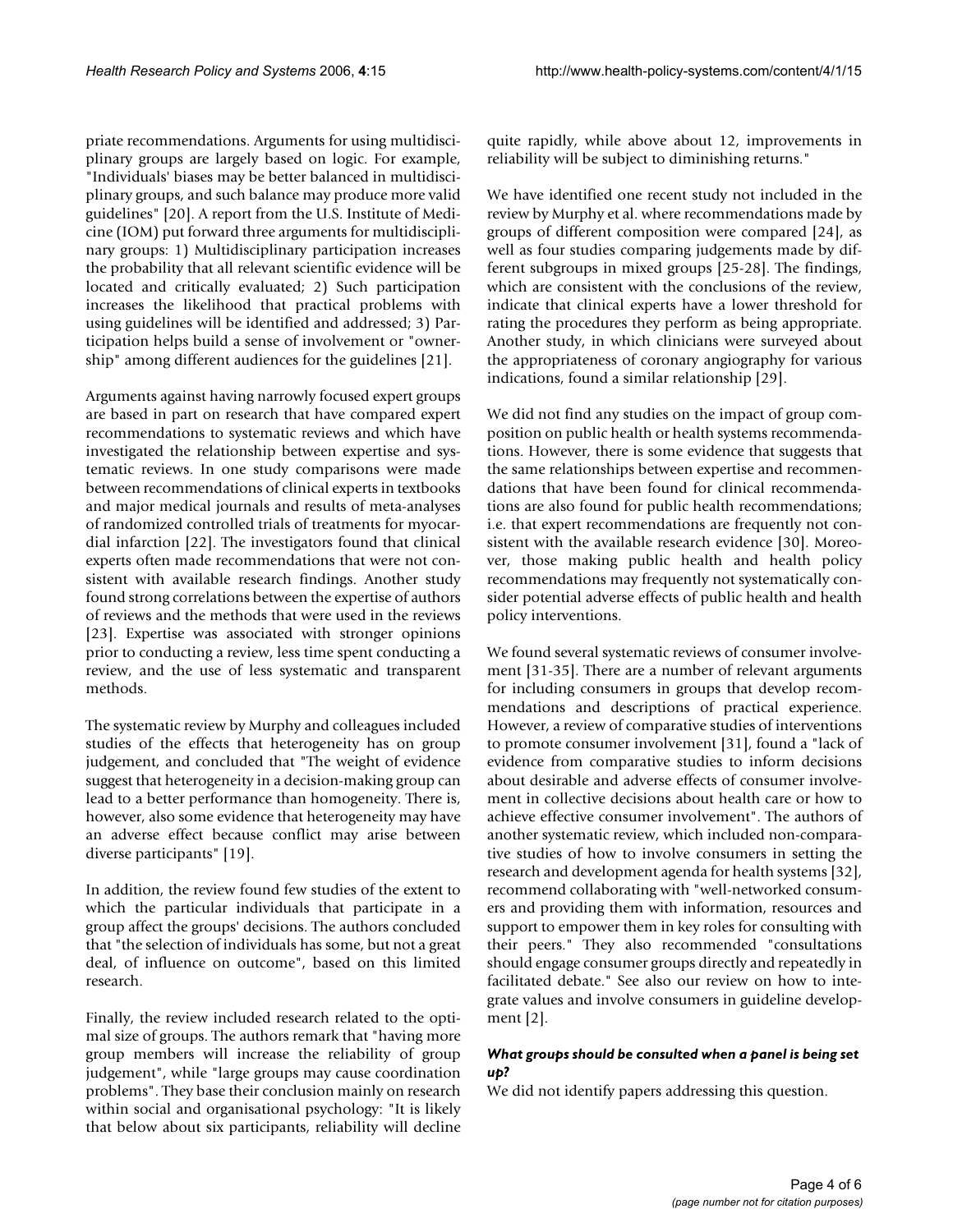### *What methods should WHO use to ensure appropriate consultations?*

We did not identify any research findings that could inform the answer to this question

# **Discussion**

Based on the findings from the reports we have identified, there is sufficient evidence to conclude that how a panel is composed can have an important impact on conclusions drawn by a group when making recommendations for health care. In particular, clinical experts are more likely to recommend procedures linked to their own specialty than others. Furthermore, experts in a field frequently do not employ systematic methods when reviewing evidence and developing recommendations. These findings support the current recommendation in the Guidelines for WHO Guidelines: Panels should be multidisciplinary, including a broad representation of stakeholders, as well as methodologists [4].

The research evidence to guide panel composition and consultation processes is limited. However logical arguments and the experience of other organisations suggest that

• Groups that develop guidelines or recommendations should be broadly composed and include important stakeholders such as consumers, health professionals that work within the relevant area, and managers or policy makers.

• Special attention should be paid to the selection of a group leader who has a crucial role in ensuring a positive group process and that all voices within the group can be heard.

• Wide consultations should be done when selecting members of a group to develop WHO recommendations, for example by direct contact with stakeholder groups.

• Groups should include or have access to individuals with the necessary technical skills, including information retrieval, systematic reviewing, health economics, group facilitation, project management, writing and editing.

• Groups should include or have access to content experts.

• Many group members will not be familiar with the methods and processes that are used in developing recommendations, and should be offered training and support to help ensure understanding and facilitate active participation.

The process of developing recommendations, including the selection of group members, should be transparent. The process should also include wide consultation that encourages feedback at subsequent steps in the process, which may include:

• Identifying and setting priorities for guidelines and recommendations

• Commenting on the scope of the guidelines or recommendations

• Commenting on the evidence that is used to inform guidelines or recommendations

• Commenting on drafts of the guidelines or recommendations

• Commenting on plans for disseminating and supporting the adaptation and implementation of the guidelines or recommendations.

• Commenting on what research should be conducted based on the guidelines

# **Further work**

We have not conducted an exhaustive systematic review, but have based much of this paper on a systematic review from 1998. We have not found subsequent studies that provide conflicting evidence. There is, however, limited research for the questions addressed in this report. We do not believe that a more exhaustive review would yield a great deal of additional evidence at this time. However, it would be valuable for WHO or others to undertake and keep up-to-date systematic methodology reviews that address specific issues of group composition, including the selection of a group leader, methods for effective consultations, and methods for effective consumer involvement.

# **Competing interests**

AF and ADO work for the Norwegian Knowledge Centre forthe Health Services, an agency funded by the Norwegian government that produces systematic reviews and health technology assessments. All three authors are contributors to the Cochrane Collaboration. ADO and HJS are members of the GRADE Working Group. HJS is documents editor and chair of the documents development and implementation committee for the American Thoracic Society and senior editor of the American College of Chest Physicians' Antithrombotic and Thrombolytic Therapy Guidelines.

# **Authors' contributions**

AF prepared the first draft of this review. HJS and ADO contributed to drafting and revising it.